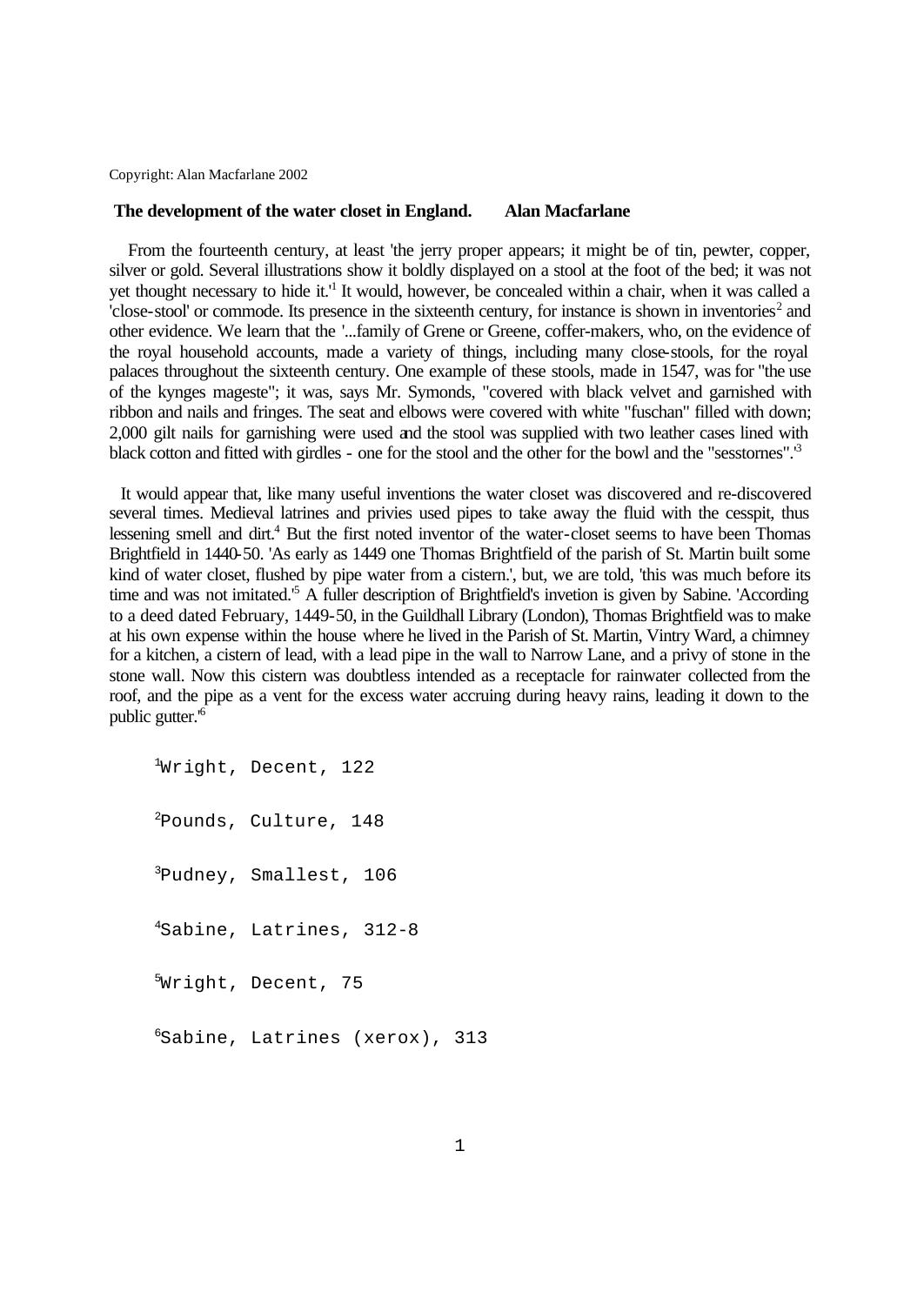Copyright: Alan Macfarlane 2002

 Although he probably did not invent it, the first full written specification of the system was given by Sir John Harrington. His device of the mid-sixteenth century embodies all the features of the valve closet. $<sup>7</sup>$ </sup> 'It has a seat with a pan, a cistern above...an overflow pipe, a flushing pipe, a valve or "stopple" and a waste with a water-seal.<sup>8</sup> Yet, although it was copied and used at the Queen's Palace at Richmond, it was an invention which came several centuries too early. It depended on permanent running water and it would be as useless in most English contexts as it would be in much of the Third World today where water is too precious and difficult to get to flush away with excrement. If one were going to have a water closet, for most people the only way to do so was to build the privy over a stream. In the early eighteenth century, 'Privies were built over water-courses, providing a kind of elementary an polluting water closet...<sup>9</sup> Yet the danger of this was also recognized. (For instance, a person was prosecuted at the Essex Quarter Sessions in c.1607 for building a privy house over a brook and so tainting the water.)<sup>10</sup> Hence 'its coming into general use, re-invented, was delayed for nearly 200 years.<sup>'11</sup> What it needed, was a decent, cheap supply of running water coming into the house and a sewage pipe flowing out. This would require a massive amount of power in the form of steam-engines pumping water, as well as complete re-building of the infrastructure of the towns to lay the sewage systems. Both of these emerged from the early eighteenth century.

 The merits of the new system of water closets attracted the attention of Benjamin Franklin in the middle of the eighteenth century. 'It is now well known that the stench arising from stationary privies, may be prevented by a cheap and easy method. The excrements may be received in tubs, so closely connected with the sea, that no air can pass. The lower ends of the tub should be sunk below the surface of water contained in proper cisterns. The excrements are soon dissolved in water, and so carried off, **every time the privy is washed, which should be as often as it is used.**' The novelty of this very characteristically English invention was widely recognized. In France 'anglaise is defined as sourtout une sorte de graderobe.'<sup>12</sup>; the very word English was synonymous with water closets. The first

Wright, Decent, 75 Wright, Decent, 71 <sup>9</sup>Marshall, People, 168 <sub>O</sub>/SR 169/73 <sup>11</sup>Wright, Decent, 75 Wright, Decent, 103